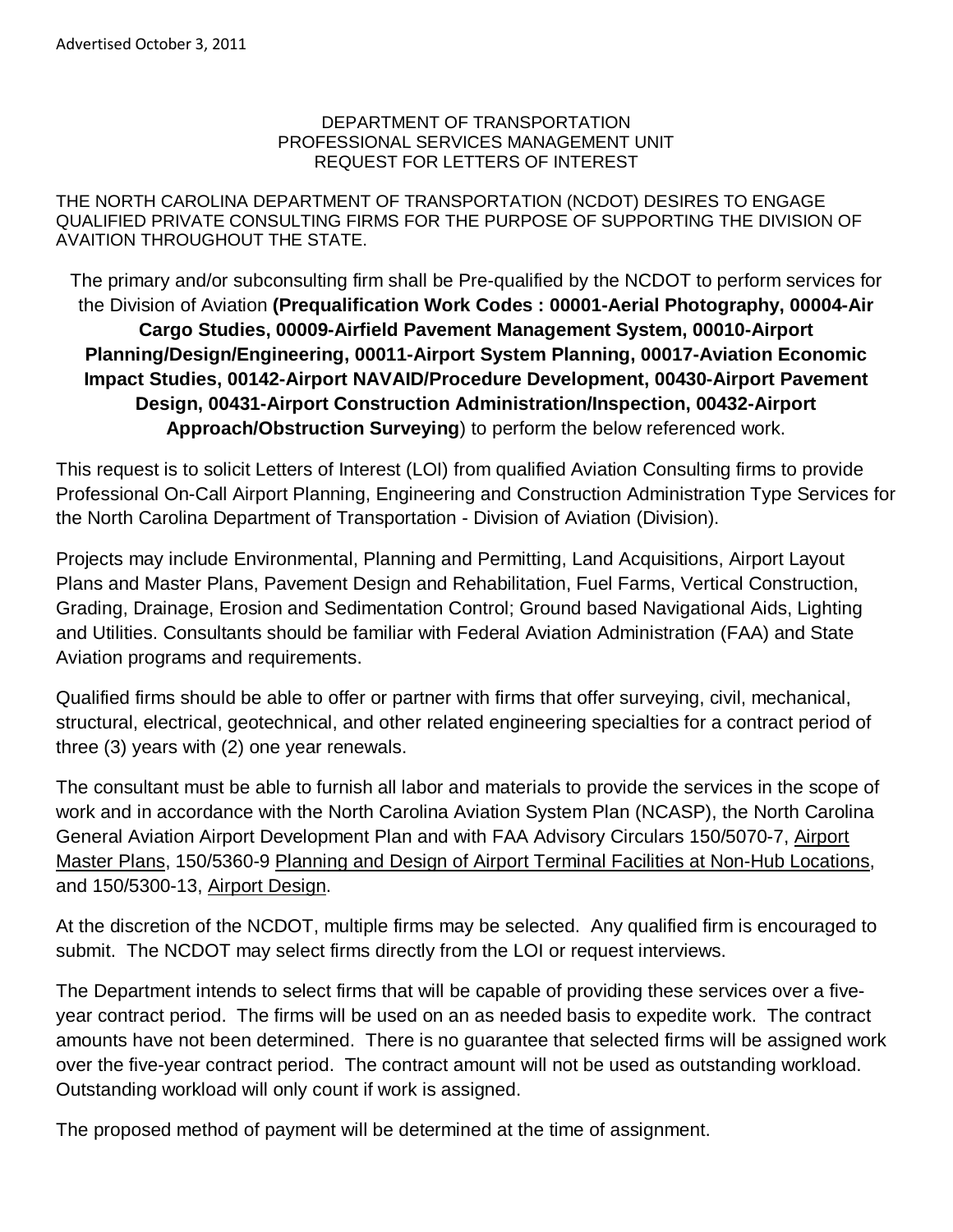Any firm wishing to be considered must be properly registered with the Office of the Secretary of State and with the North Carolina Board of Examiners for Engineers and Surveyors. Any firm proposing to use corporate subsidiaries or subcontractors must include a statement that these companies are properly registered with the North Carolina Board of Examiners for Engineers and Surveyors. The Engineers performing the work and in responsible charge of the work must be registered Professional Engineers in the State of North Carolina and must have a good ethical and professional standing. It will be the responsibility of the selected private firm to verify the registration of any corporate subsidiary or subcontractor prior to submitting a Letter of Interest. The firm must have the financial ability to undertake the work and assume the liability. The selected firm(s) will be required to furnish proof of Professional Liability insurance coverage in the minimum amount of \$1,000,000. The firm(s) must have an adequate accounting system to identify costs chargeable to the project.

# **EVALUATION**

Review of LOI – A selection committee will review all submittals. In order to be considered for selection, consultants must submit a complete response to this LOI. Failure to submit all information may result in the submittal being considered nonresponsive and, therefore, rejected. Adherence to directions will insure a fair and swift evaluation by the Division. At their option, the selection committee may request oral presentations or discussion with any or all consultants for the purpose of clarification, to amplify the materials presented in any part of the submittal, and to respond to questions of the selection committee. However, consultants are cautioned the selection committee is not required to request clarification; therefore, all LOI should be complete.

Criteria For Review - The following criteria will be used in screening, ranking and selection of the successful firm(s):

- 1. Proposal of the Firm and Key Personnel (25%): Preference shall be given to firms with experience in airport planning, design, environmental analysis, engineering and construction administration.
- 2. Experience with State and Federal Grant Programs (25%): Preference shall be given to firms and project teams whose personnel have a demonstrated working relationship with State Aviation programs and the FAA. A thorough understanding of regulations and procedures of the Airport Improvement Programs (AIP) is highly desirable.
- 3. Ability to Meet Schedules and Budgets (25%): Preference shall be given to firms that demonstrate the ability to meet schedules and budgets.
- 4. Performance on Comparable Projects (25%): Preference shall be given to firms that demonstrate satisfactory performance on projects similar to those listed in the Scope of Work.

Contract - The top ranked firm(s) will be invited to negotiate on call contracts with the Division. A detailed scope of work will be developed and agreed to by the selected consultant and the Division on an as needed basis. This detailed scope of work and associated fee will be incorporated as part of the contract. The consultant shall not discriminate on the basis of race, color, national origin, or sex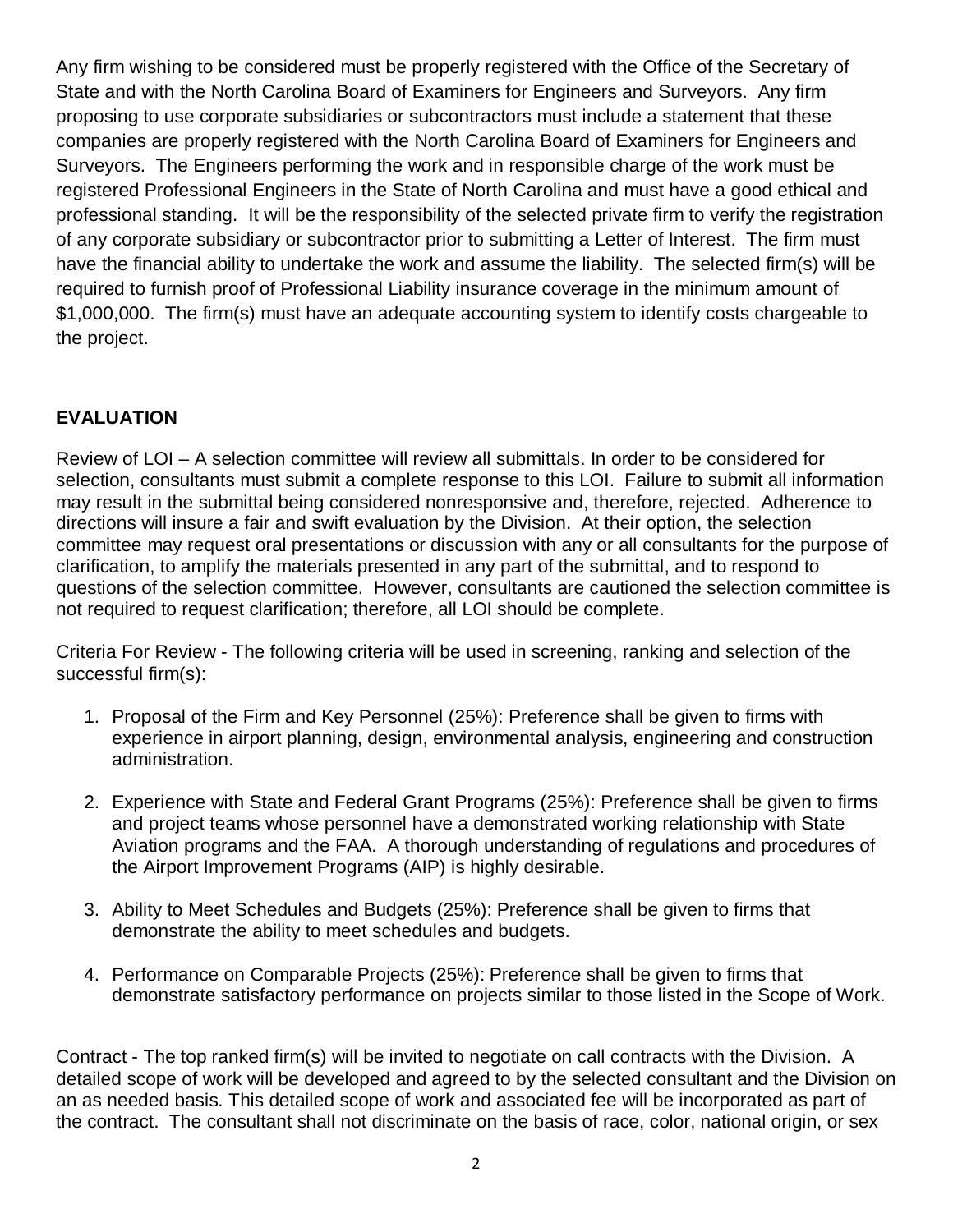in the performance of this contract. Disadvantaged Business Enterprise (DBE) utilization is strongly encouraged.

#### **PREQUALIFICATION**

The Department maintains a file on each qualified firm that has expressed an interest in providing professional services. Included in this file are a company brochure and Form PREQUAL-1 listing personnel and their qualifications for performing desired work, company's present activities and financial qualifications. At the time this initial information is submitted, a sample of recent work is needed for evaluation.

If your firm has submitted or updated this data since July 1, 2011, please advise when the new data packet was sent to the Department in the Cover/Introductory Letter with your LOI. Having this data on file with the Department eliminates the need to resubmit this data with each LOI.

If your firm has not submitted or updated this data since July 1, 2011, please submit the new data to the Department **prior** to submittal of your LOI. An application may be accessed at https://apps03.dot.state.nc.us/vendor/prequal or a hard/paper copy may be obtained from the NCDOT Contractual Services Unit. Having this data on file with the Department eliminates the need to resubmit this data with each LOI.

Prequalification is required and the primary and any/all sub-consultant firm(s) shall be Pre-qualified with the North Carolina Department of Transportation to perform services for the Division of Aviation. Go to https://partner.ncdot.gov/VendorDirectory/default.html for all the Consulting Disciplines. **Also note that additional Aviation codes have been added to the bottom of the list, i.e., "00431, Airport Construction / Admin Inspection".**

#### **Disadvantaged Business Enterprises**

Pursuant to Article 3 and 3C, Chapter 143 of the North Carolina General Statutes and Executive Order No. 34, the State invites and encourages participation in this procurement by businesses owned by minorities, women and the disabled including utilization as subcontractors to perform functions under this Request for Proposal.

Even though specific DBE goals are not established for this project, the Department of Transportation is committed to its 2010 annual aspirational goal for Disadvantaged Business Enterprises (DBE) participation of 13.4% in federally funded projects, and to annual aspirational goals for Minority Business Enterprises (MBE) of 8.1% and Women's Business Enterprises (WBE) participation of 8.0% on State funded projects, providing opportunity for these firms. The Firm, subconsultant, and subfirm shall not discriminate on the basis of race, religion, color, national origin, age, disability or sex in the performance of this contract.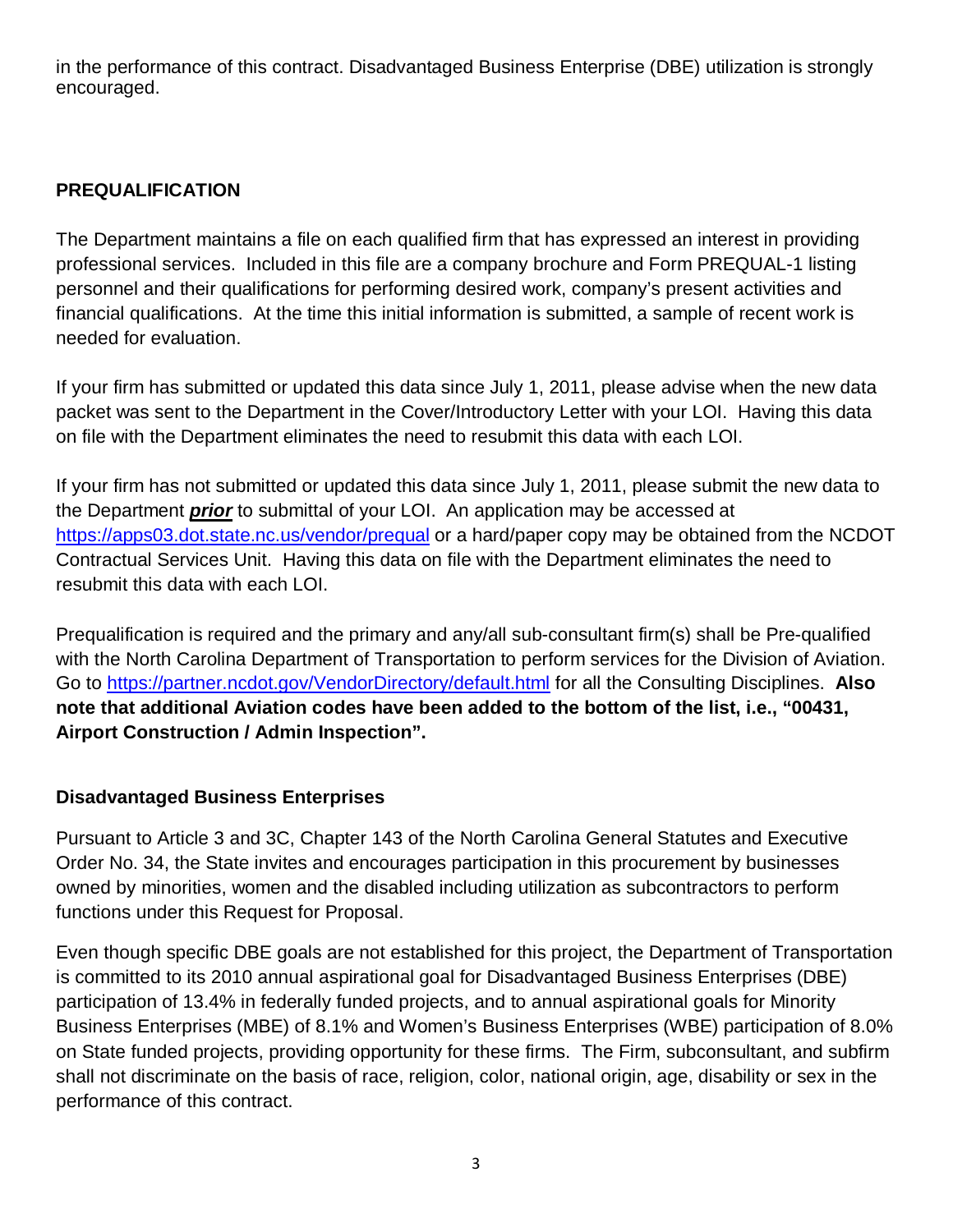If a contract is funded with Federal Block Grant Funds the contract will contain federal DBE special provisions which can be found at:

http://www.faa.gov/about/office\_org/headquarters\_offices/acr/bus\_ent\_program/.

If a contract is funded with State Aid to Airports funds the document will contain the state WBE/MBE special provisions which can be found at:

http://www.ncdot.org/doh/preconstruct/ps/contracts/sp/2006sp/2006sp.html

The Consultant must agree to ensure that disadvantaged business enterprises as defined in 49 CFR Part 23 have the maximum opportunity to participate in the performance of contracts and subcontracts financed in whole or in part with federal funds provided for the project. In this regard, all consultants shall take all necessary and reasonable steps in accordance 49 CFR Part 23 to ensure that disadvantaged business enterprises have the maximum opportunity to compete for and perform contracts. Recipients and their contractors shall not discriminate on the basis of race, color, national origin, or sex in the award and performance of Department of Transportation-assisted contracts.

Consultants are expected, at a minimum, to seek DBE/MBE/WBE's in the same geographical area in which they usually seek contractors, subcontractors and suppliers. Contractors and suppliers that cannot meet their contract goal using DBE's from this geographical area are expected to expand their search to a reasonable wider geographical area.

The North Carolina Department of Transportation will set minimum goals for the amount of certified DBE/MBE/WBE participation necessary in the performance of a contract. For every certified DBE/MBE/WBE participating in this project, the proposal must identify the name(s) of the firm(s), the tasks it (they) will complete, and the percentage of the total project (they) will be paid to perform.

## **Small Professional Service Firm (SPSF) Participation**

The Department encourages the use of Small Professional Services Firms (SPSF). Small businesses determined to be eligible for participation in the SPSF program are those meeting size standards defined by Small Business Administration (SBA) regulations, 13 CFR Part 121 in Sector 54 under the North American Industrial Classification System (NAICS). The SPSF program is a race, ethnicity, and gender neutral program designed to increase the availability of contracting opportunities for small businesses on federal, state or locally funded contracts. SPSF participation is not contingent upon the funding source.

The Firm, at the time the LOI is submitted, shall submit a listing of all known SPSF firms that will participate in the performance of the identified work. The participation shall be submitted on the Department's Subconsultant Form RS-2. RS-2 forms may be accessed on the website at https://apps.dot.state.nc.us/quickfind/forms/Default.aspx.

The SPSF must be qualified with the Department to perform the work for which they are listed.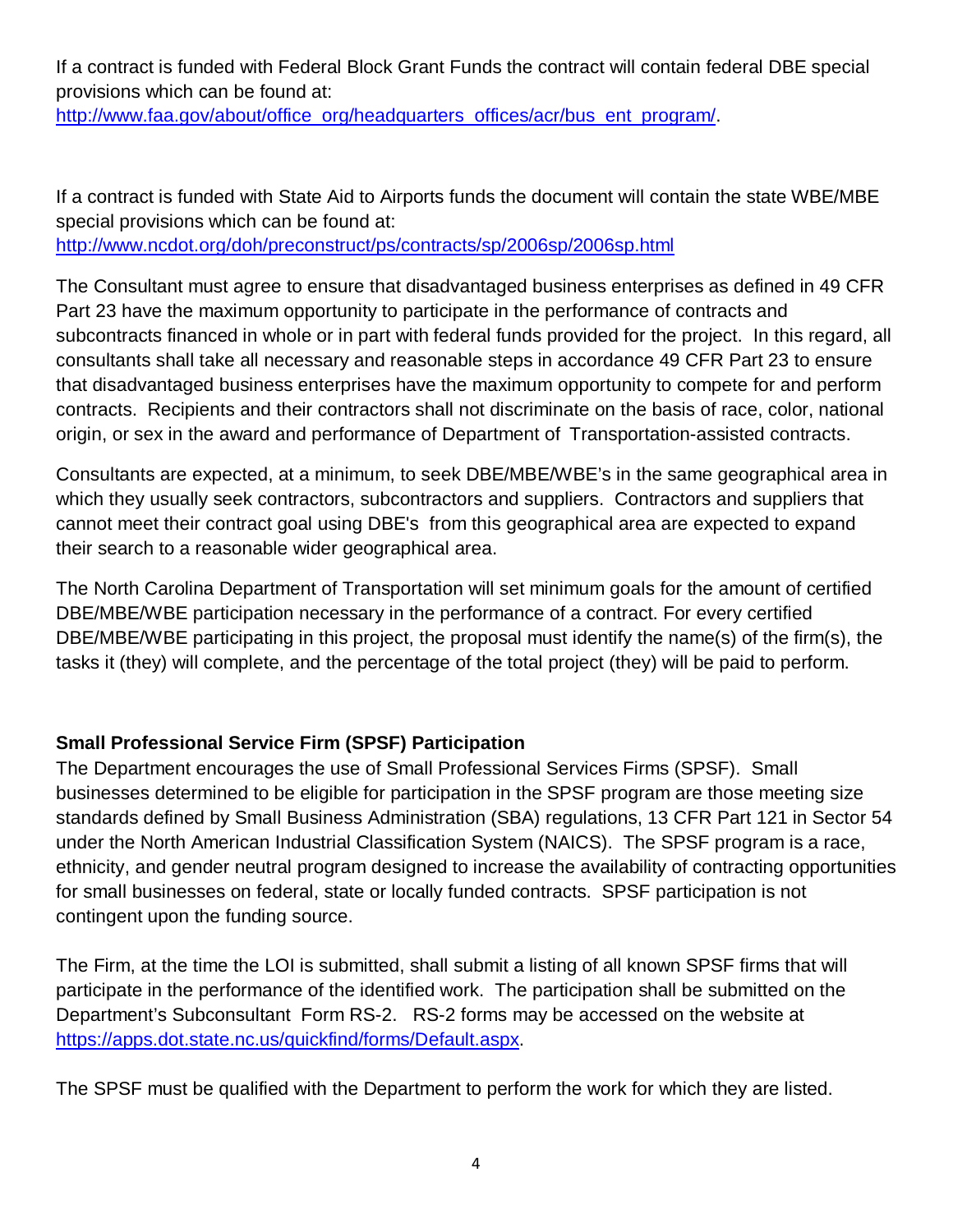Real-time information about firms doing business with the Department and firms that are SPSF certified through the Contractual Services Unit is available in the Directory of Transportation Firms. The Directory can be accessed by the link on the Department's homepage or by entering https://apps.dot.state.nc.us/vendor/directory/ in the address bar of your web browser.

The listing of an individual firm in the Department's directory shall not be construed as an endorsement of the firm.

#### **SUBMISSION**

Conformance to the following format is required:

All letters of interest are limited to **twenty** (20) pages (RS-2 forms are not included in the page count) inclusive of the cover sheet, and shall be typed on 8 1/2" x 11" sheets, single spaced, one sided. **ONLY ELECTRONIC LETTERS OF INTEREST WILL BE ACCEPTED**. Letters of interest containing more than twenty (20) pages will not be considered.

Letters of Interest should be submitted in .pdf format using software such as Adobe, CutePDF, PDF Writer, Docudesk, deskPDF, etc.

One copy of the LOI should be sent through NCDOT's FTS system **as a .pdf file**: psmu-411@ncdot.gov . The FTS system will send you an electronic receipt when your LOI is downloaded to PSMU's server. **Paper copies are not required.** The subject line should contain the PEF's Name, and "LOI for the Division of Aviation LSA". LSA stands for Limited Service Agreement.

If an interested firm does not have an FTS account they should send a request through e-mail to psmu-411@ncdot.gov . A response will be sent via the FTS system that will provide a login username, password, and login procedures.

## **Section I - Cover/Introductory Letter**

The introductory letter should be addressed to Mr. Scott D. Blevins, P.E., Manager of the Professional Services Management Unit. Said letter is limited to **two** (2) pages and should contain the following elements of information:

- Expression of firm's interest in the work;
- Statement of whether firm is on register;
- Date of most recent private engineering firm qualification;
- Statement regarding firms possible conflict of interest for the work; and
- Summation of information contained in the letter of interest.

# **Section II - Evaluation Factors**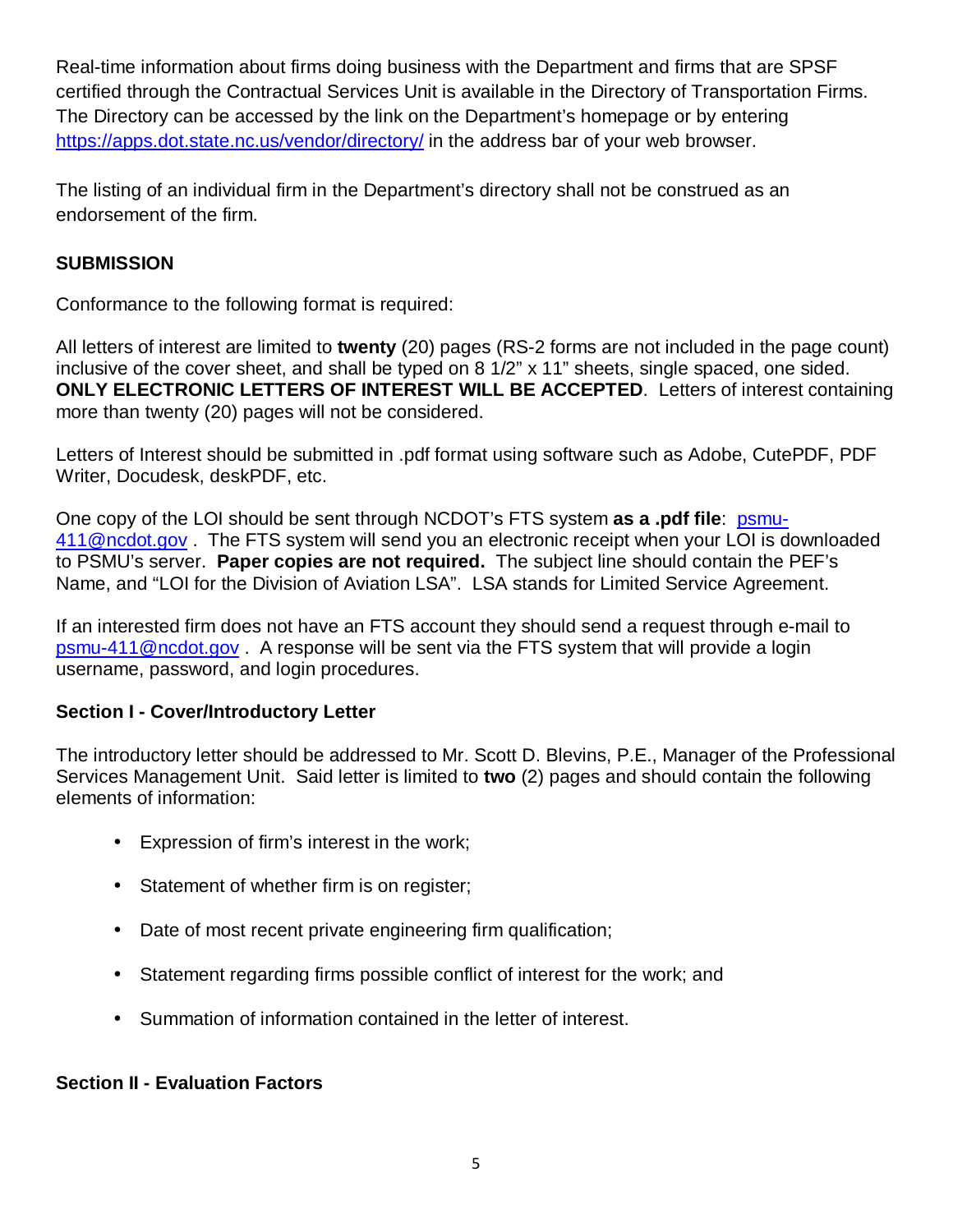This section is limited to **nine** (9) pages and should contain information regarding evaluation and other factors listed in the advertisement such as:

- Identify project personnel qualifications and experience as related to this work;
- Unique qualifications of key team members;
- Identify type and location of similar work performed within last seven (7) years;
- Reference the experience of the team in working with the state and FAA specifications, standards, and regulations.
- Understanding of project approach; and
- Any innovative approaches to be used.

**Note**: If a project team encounters personnel changes, or any other changes of significance dealing with the company, NCDOT should be notified immediately.

#### **Section III - Supportive Information**

This section is limited to **nine** (9) pages and should contain the following information:

- Capacity Chart/Graph (available work force);
- Organizational chart indicating personnel to be assigned by discipline;
- Resumes of key personnel;
- Names, classifications, and location of the firm's North Carolina employees and resources to be assigned to the advertised work; and
- Other information.

## **APPENDICES**.

## **CONSULTANT CERTIFICATION Form RS-2** – These forms are not included in the 20 page limit.

## **Completed Form RS-2 forms SHALL be submitted with the firm's LOI**.

Submit RS-2 forms for the following:

- Prime Consultant firm (Prime Consultant Form RS-2 Rev 1/14/08)
- ANY/ALL subconsultant firms (Subconsultant Form RS-2 Rev 1/15/08) to be or anticipated to be utilized by your firm.

Complete and **sign** each Form RS-2 (instructions are listed on the form).